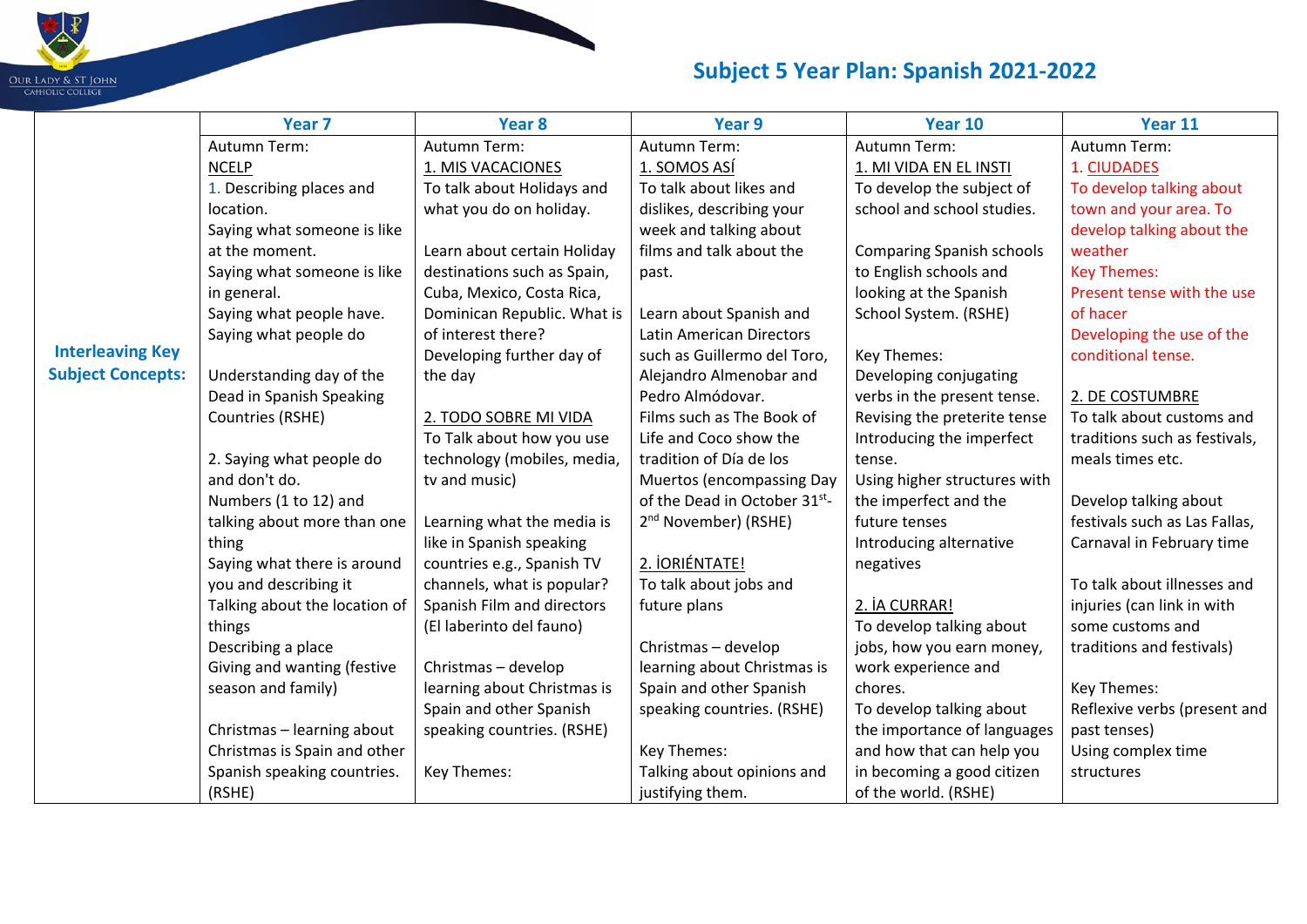

| Key Themes:                  | Using the Preterite tense      | Revisiting talking in three |                             | Introducing the passive  |
|------------------------------|--------------------------------|-----------------------------|-----------------------------|--------------------------|
| Descriptions                 | and in particular the verb Ir- | tenses.                     | Christmas - develop         | voice                    |
| Using key verbs (To have, to | to go.                         | Talking about future plans  | learning about Christmas is |                          |
| be and use of there is /are) | Revisiting the present tense   | with the present, near      | Spain and other Spanish     |                          |
| Places and family            | and the use of hacer with      | future and conditional      | speaking countries. (RSHE)  |                          |
| (grammar, phonics and        | free-time in both the past     | tenses                      |                             |                          |
| vocab)                       | and present.                   |                             | Key Themes:                 |                          |
|                              | Expressing opinions and        |                             | Revisiting Masculine and    |                          |
|                              | justifying them                |                             | feminine nouns and          |                          |
|                              |                                |                             | adjectival agreements       |                          |
|                              |                                |                             | Developing the imperfect    |                          |
|                              |                                |                             | and the preterite tenses    |                          |
|                              |                                |                             | Introducing the present     |                          |
|                              |                                |                             | continuous.                 |                          |
|                              |                                |                             |                             |                          |
|                              |                                |                             |                             |                          |
| <b>Assessment:</b>           | <b>Assessment:</b>             | <b>Assessment:</b>          | <b>Assessment:</b>          | <b>Assessment:</b>       |
| Pre-requisite tests          | Pre-requisite tests            | Pre-requisite tests         | Pre-requisite tests         | Pre-requisite tests      |
| Weekly H/W                   | Weekly H/W                     | Weekly H/W                  | Weekly H/W                  | Weekly H/W               |
| Cumulative test              | Cumulative test                | Cumulative test             | Cumulative test             | Cumulative test          |
|                              |                                | Low stakes grammar quiz     | Past papers                 | Past papers              |
| <b>Spring Term:</b>          | <b>Spring Term:</b>            | <b>Spring Term:</b>         | <b>Spring Term:</b>         | Spring Term:             |
| 3. Describing family         | 3. İA COMER!                   | 3. EN FORMA                 | 3. MI GENTE                 | 3. HACIA UN MUNDO        |
| Describing some natural      | To talk about food and         | To talk about a healthy     | To develop personal         | <b>MEJOR</b>             |
| wonders of the Spanish       | planning a party               | lifestyle and what you      | relationships (RSHE),       | To talk about the        |
| speaking world               |                                | should do to keep fit and   | technology and free-time.   | environment              |
| Asking and answering         | Learning about food and        | healthy. Looking after your |                             | Types of house and local |
| questions                    | eating habits from Spanish     | body and your mental        | Look at Spanish Film and    | actions                  |
| 4. Talking about what you    | speaking counties.             | health. (RSHE)              | Directors. Analyse a        | Global issues            |
| do with others (rural life)  |                                |                             | particular film such as El  | Healthy lifestyles and   |
| Talking about what people    | 4. ¿QUÉ HACEMOS?               | Talking about Spanish       | Laberinto del Fauno         | natural disaster         |
| can do                       |                                | Sports such as Pelota Vasca |                             |                          |
|                              |                                | y la tauromaquia            |                             | Key Themes:              |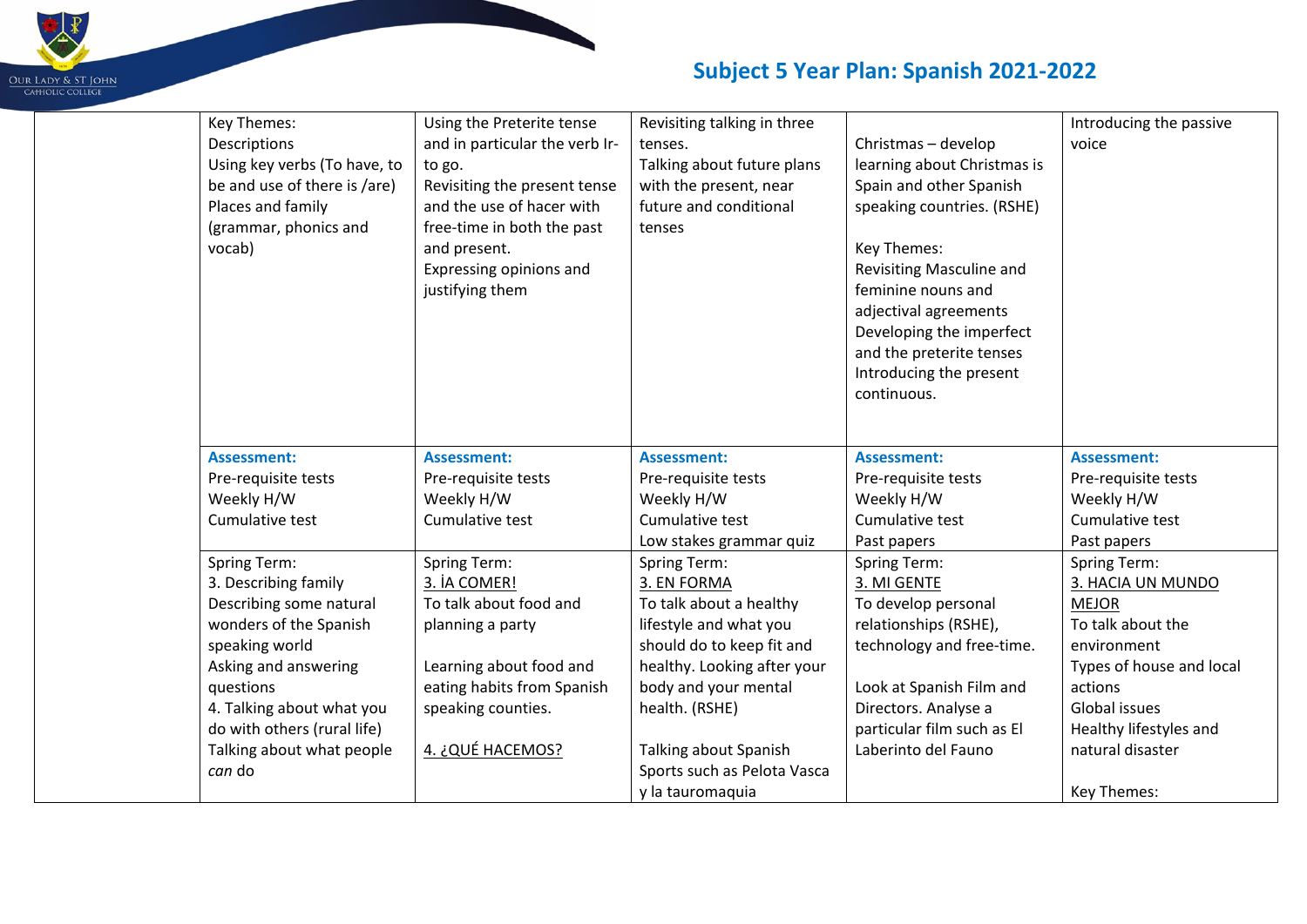

| Contrasting what people      | Arranging to go out, making  |                            | 4. INTERESES E INFLUENCIAS   | Use of modal verbs in the       |
|------------------------------|------------------------------|----------------------------|------------------------------|---------------------------------|
| must, can and want to do     | excuses, getting prepared    | 4. JOVÉNES EN ACCIÓN       | To develop free-time, sports | conditional tense               |
| Places and locations         | and what you will wear.      | To talk about children's   | and inspirational people     | The present subjunctive         |
| Saying what people are like  |                              | lives, languages and       | Develop talking about        | (including in commands and      |
| today vs in general          | Easter - develop learning    | children's rights. (RSHE)  | Spanish Sports such as       | in a negative)                  |
|                              | about the Pascal story and   |                            | Pelota Vasca, la             | The pluperfect tense            |
| Easter - Learning about the  | how Spanish speaking         | Easter - Develop learning  | tauromaquia and looking at   | The imperfect continuous        |
| Pascal story and how         | countries celebrate this     | about the Pascal story and | Spanish art forms such as    |                                 |
| Spanish speaking countries   | important time in their      | how Spanish speaking       | Flamenco dance and           | 4. İA CURRAR!                   |
| celebrate this important     | society (RSHE)               | countries celebrate this   | Argentinian tango            | To develop talking about        |
| time in their society (RSHE) |                              | important time in their    |                              | jobs, how you earn money,       |
|                              | Key Themes:                  | society (RSHE)             | Easter - Develop learning    | work experience and             |
| Key Themes:                  | To practise the present and  |                            | about the Pascal story and   | chores.                         |
| Family                       | future tense in particular   | Key Themes:                | how Spanish speaking         | To develop talking about the    |
| Places and locations         | using Comer and beber (er    | Reflexive verbs            | countries celebrate this     | importance of languages         |
| (grammar, phonics and        | verbs)                       | Using modal verbs          | important time in their      | <b>Key Themes:</b>              |
| vocab)                       | Revisiting the present tense | Using comparatives         | society (RSHE)               | <b>Revisiting Masculine and</b> |
|                              | and using the conditional    | Using stem changing verbs  |                              | feminine nouns and              |
|                              | tense.                       | Indirect object pronouns   |                              | adjectival agreements           |
|                              | Using reflexive verbs        |                            | Key Themes:                  | Developing the imperfect        |
|                              | Revisiting the near future   |                            | Building on opinions, set    | and the preterite tenses        |
|                              | tense                        |                            | phrases and justifying them. | Introducing the present         |
|                              |                              |                            | To develop a range of past   | continuous.                     |
|                              |                              |                            | tenses such as preterite,    | Indirect object pronouns        |
|                              |                              |                            | imperfect and perfect.       | Phrases with the imperfect      |
|                              |                              |                            |                              | subjunctive                     |
|                              |                              |                            |                              | Future phrases.                 |
|                              |                              |                            |                              |                                 |
| <b>Assessment:</b>           | <b>Assessment:</b>           | <b>Assessment:</b>         | <b>Assessment:</b>           | <b>Assessment:</b>              |
| Pre-requisite tests          | Pre-requisite tests          | Pre-requisite tests        | Pre-requisite tests          | Pre-requisite tests             |
| Weekly H/W                   | Weekly H/W                   | Weekly H/W                 | Weekly H/W                   | Weekly H/W                      |
| Cumulative test              | Cumulative test              | Cumulative test            | Cumulative test              | Cumulative test                 |
|                              | Fashion show                 | Low stakes grammar quiz    | Low stakes grammar quiz      | Low stakes grammar quiz         |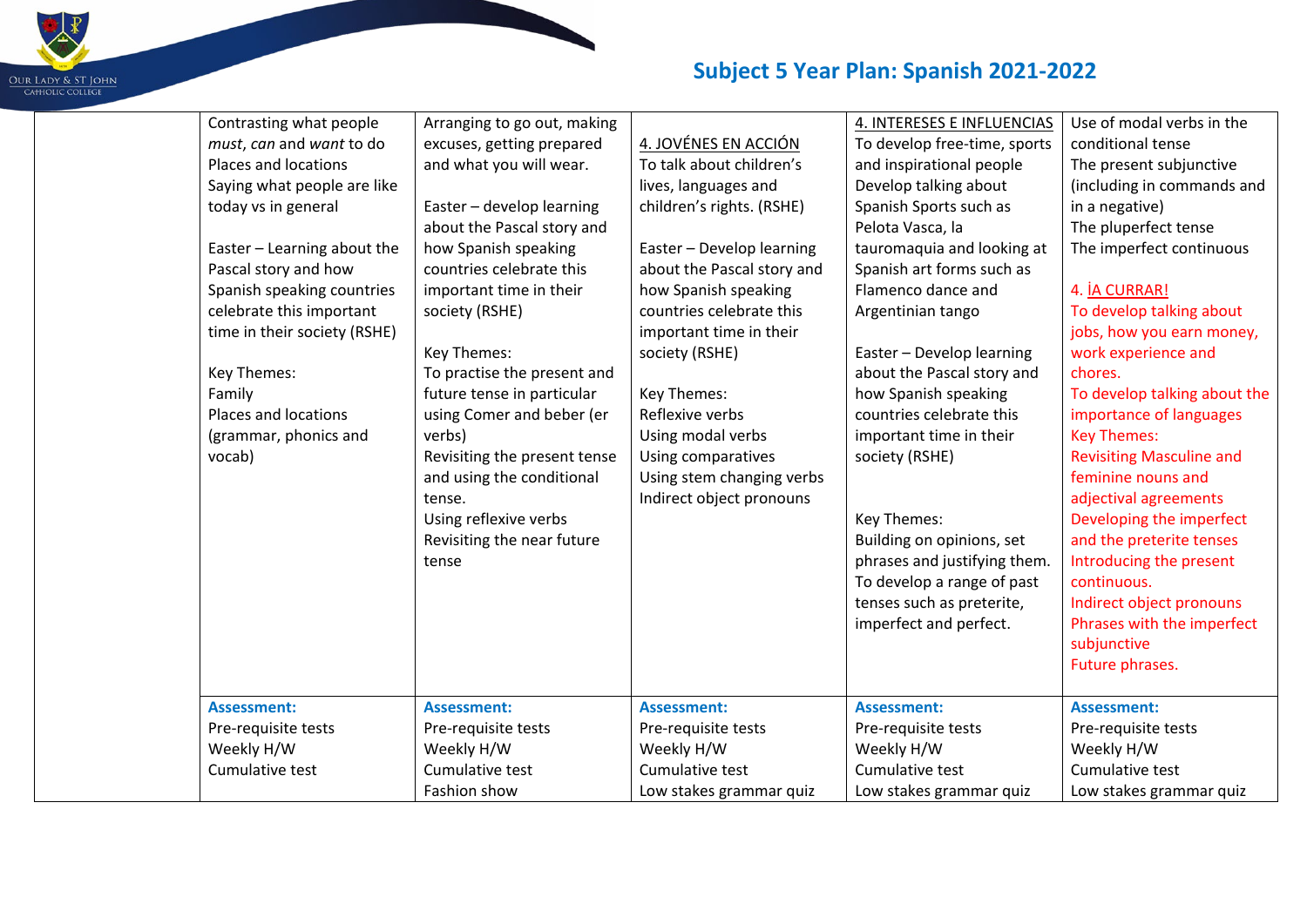

|                           |                                |                                       | Past papers                           | Past papers<br>Speaking test |
|---------------------------|--------------------------------|---------------------------------------|---------------------------------------|------------------------------|
|                           |                                |                                       |                                       |                              |
| <b>Summer Term:</b>       | <b>Summer Term:</b>            | <b>Summer Term:</b>                   | <b>Summer Term:</b>                   | <b>Summer Term:</b>          |
| 5. Describing activities  | 5. OPERACIÓN VERANO            | 5. UNA AVENTURA A                     | 5. CIUDADES                           |                              |
| (travel)                  | To talk about house and        | <b>MADRID</b>                         | To develop talking about              | <b>Exam Practice</b>         |
| Describing what people do | home and a holiday home        | Getting to know the Capital           | town and your area. To                |                              |
| Describing what people do | Giving directions to places in | of the TL's country                   | develop talking about the             |                              |
| (technology)              | town.                          | Learning about the Spanish            | weather                               |                              |
| 6. Discussing what people |                                | Royal family and the palace.          |                                       |                              |
| do and don't do           | 2. Talking about summer        | Museums and Art in Madrid             | 6. IDESCONÉCTATE!                     |                              |
| Describing people and     | camps and learning about       | Learning about Spanish                | To talk about holidays in             |                              |
| possessions               | three tenses                   | festivals such as Music               | more detail (problems in the          |                              |
| Describing when and where |                                | Festivals (Festimad in                | hotel etc)                            |                              |
| people go                 | Looking at Spanish festivals   | Madrid), El cinco de Mayo,            |                                       |                              |
| Describing future plans   |                                | San Fermin (7 <sup>th</sup> July) Los | To develop talking about              |                              |
|                           | Key Themes:                    | Castellers and Las                    | San Fermin on 7 <sup>th</sup> July in |                              |
| Key Themes:               | Being about to use three       | <b>Tomatinas</b>                      | Pamplona and focus on this            |                              |
| Holidays                  | tenses (past, present and      |                                       | town and its traditions.              |                              |
| Free time                 | future) Using comparatives     | Key Themes:                           |                                       |                              |
| Technology                | and superlatives.              | Developing the near future            | Key Themes:                           |                              |
| Future plans              | Expressing opinions and        | tense.                                | Present tense with the use            |                              |
| (grammar, phonics and     | justifying them                | Introducing the simple                | of hacer                              |                              |
| vocab)                    |                                | future tense.                         | Developing the use of the             |                              |
|                           |                                | Using superlatives and                | conditional tense.                    |                              |
|                           |                                | comparatives                          |                                       |                              |
|                           |                                | Developing translation skills         |                                       |                              |
| <b>Assessment:</b>        | <b>Assessment:</b>             | <b>Assessment:</b>                    | <b>Assessment:</b>                    | <b>Assessment:</b>           |
| Pre-requisite tests       | Pre-requisite tests            | Pre-requisite tests                   | Pre-requisite tests                   | Y11 exams                    |
| Weekly H/W                | Weekly H/W                     | Weekly H/W                            | Weekly H/W                            |                              |
| Cumulative test           | Cumulative test                | Cumulative test                       | Cumulative test                       |                              |
| Whiteboards               | Whiteboards                    | Whiteboards                           | Whiteboards                           |                              |